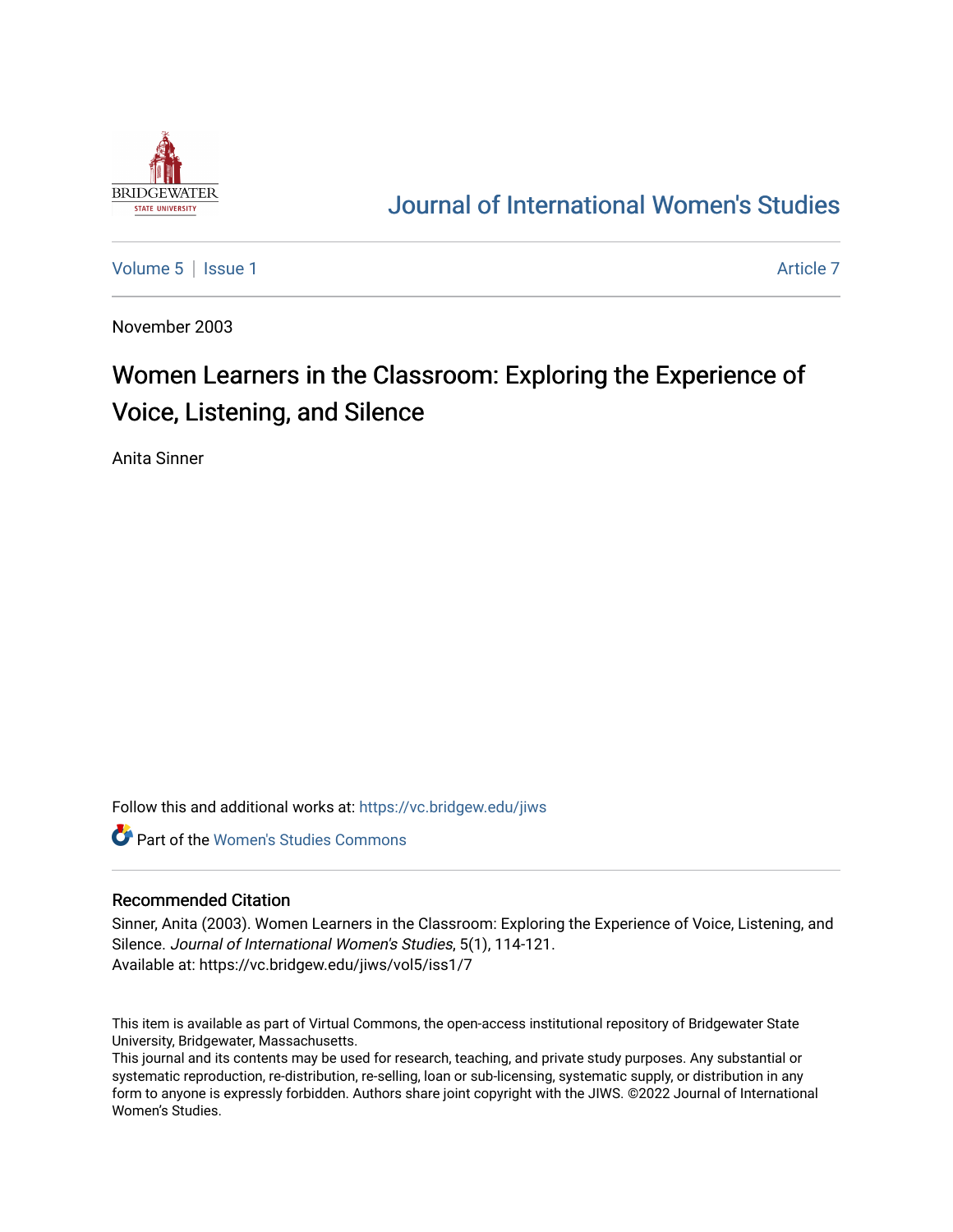This journal and its contents may be used for research, teaching and priγate study purposes. Any substantial or This journal and its contents may be used. Whissearch, reading and properties supply purposes. Any substantial or<br>systematic reproduction, re-distribution, it - Sening, idan of Babilicensing, systematic supply or distribut to anyone is expressly forbidden. ©2003 Journal of International Women's Studies.

## **Women Learners in the Classroom: Exploring the Experience of Voice, Listening, and Silence**

By Anita Sinner,  $<sup>1</sup>$ </sup>

#### **Abstract**

The question of voice is central to a feminist perspective. The dichotomies of voice and silence have long held positions of power and marginalization in the context of the classroom community. In a recent investigation into the learning experiences of three women, Giustina, Tina and Christina, the theme of voice, listening, and silence surfaced as participants reflected on their participation in college and university courses in Canada. These case studies offer a forum to discuss the classroom experiences of women and perhaps shift perspectives on the meaning of voice, listening, and silence in learning.

*Key Words*: women in the classroom, adult education, Canadian education.

#### **Introduction**

The question of voice is central to a feminist perspective. The dichotomies of voice and silence have long held positions of power and marginalization in the context of the classroom community. But there is a growing debate in the academic literature focusing on the interrelationship of voice, listening and silence in the classroom. Voice cannot exist in a cacophony of talk; voice can only exist when others listen, and most importantly, when others remain silent within a community of learners. It is in the spaces between talk, between voices being heard, where listening and silence become the integral links, encouraging self-reflection and self-talk. The interplay of voice, listening and silence then facilitates the construction of new ideas within a group setting.

In a qualitative study about the learning experiences of three women, Giustina, Tina and Christina, the theme of voice, listening and silence surfaced as each woman reflected on her participation in college and university courses in Canada. During in-depth conversations, the women spoke about how they engaged in the classroom environment, the role of community in the social construction of thought, and how these skills then guided them in taking action within their lifeworlds. While each woman spoke from a different perspective, all participants highlighted the importance of speaking, listening, and silence in their classroom encounters. These case studies offer insights from lived experiences that help inform the theoretical discussion and shift perspectives on the meaning of voice, listening, and silence in learning.

#### **Methods**

 $\overline{a}$ 

This research project employs case studies and is framed by two key concepts: diversity of experience and women's talk.

Specific criteria for this project required that participants were women who had returned to learning and taken college/university courses or upgrading courses, and that participants were not known each other. Because individual diversity is critical to understanding learning from a feminist perspective, a sampling strategy of "maximum variation" was adopted to help identify commonly shared patterns among participants with different backgrounds (Creswell, 1998, p. 119). The greater the diversity among participants, including factors of age, levels of education,

Journal of International Women's Studies Vol 5 #1 Nov 2003 114

Published by Virtual Commons - Bridgewater State University, 2003

<span id="page-1-0"></span><sup>&</sup>lt;sup>1</sup> Master of Education, University of Victoria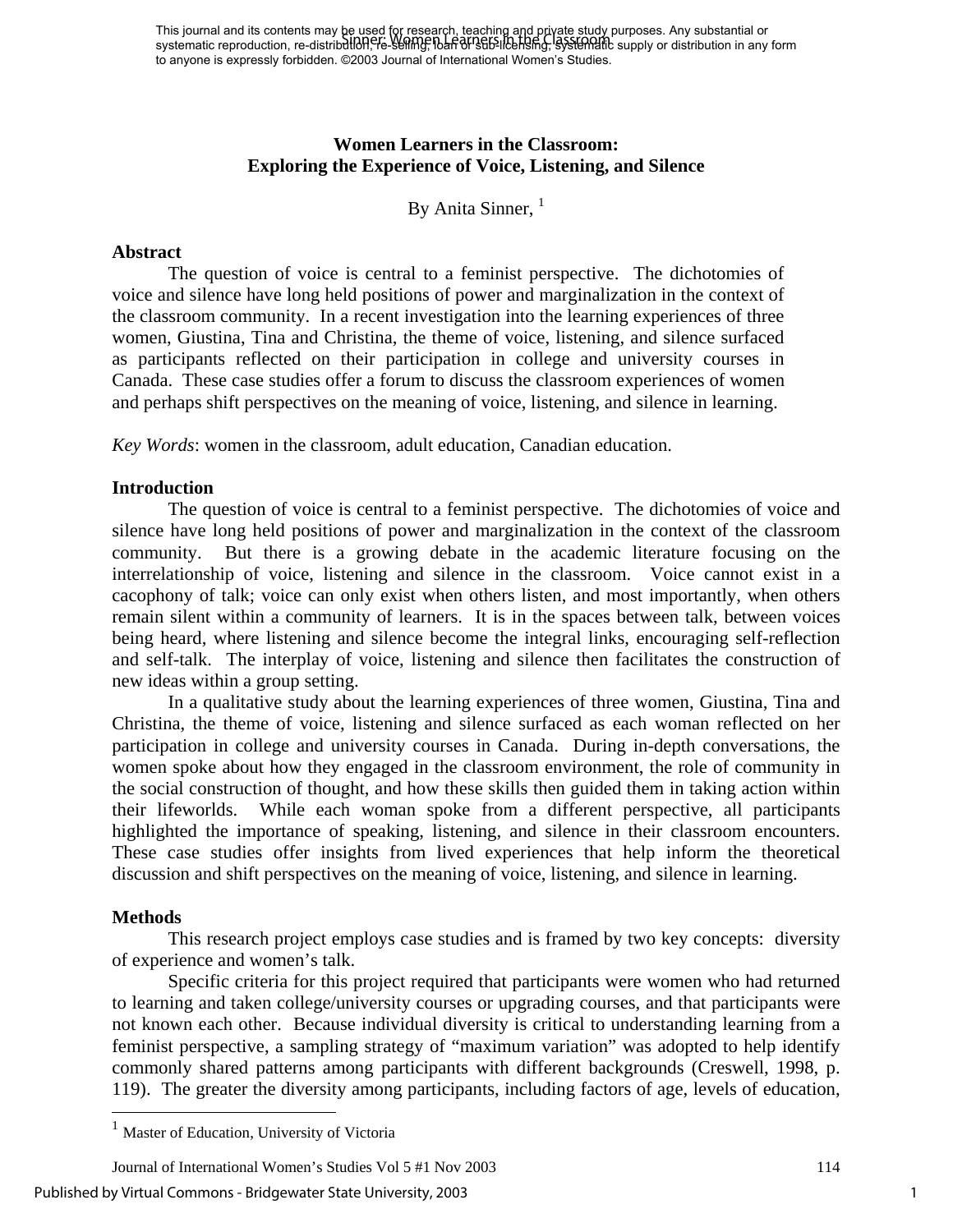and fields of study, the more likely key concepts emerge and the greater the potential to contribute to a theoretical discussion.

Canvassing regional post-secondary institutions for potential participants quickly generated a list of ten candidates. Of those who met the criteria, three women agreed to be part of this project (see Table 1). Although this sampling strategy is small and not representative of a wider population, these three comprehensive case studies have "built in certain characteristics or criteria which help to develop and test theory and explanation" (Mason, 1993, p. 94).

Participants resided in different geographic locations and selected their own pseudonyms for this project. Individual interviews ranged from two hours to three and a half hours. By engaging in conversational interviews, the stories of participants' experiences of learning unfolded easily. Although interviews followed a loosely defined question and answer format, significant portions of the interviews took a narrative form. These life-story segues were rich in depth and scope, making first person accounts the data for this project. It is through small-size sampling such as this that the quality and intimacy of women's talk, a medium of knowledge construction and generation, is best demonstrated.

Through the sharing of life stories, a number of themes were generated, and voice, listening and silence emerged as a central theme shared by all participants in this research project. The life stories of participants are rooted in autobiographical memory, one of many forms of memory that defines the learning experience. Randall states, "autobiographical memory is a kind of super-memory ... inclusive of all our memories" (1997, p. 215). Autobiographical memory is the foundation upon which identity and knowledge are defined. Memory "is not a record of our outside story, but the pearl (however in the rough) that we fashion from our past on the inside. It is not about existence but about experience" (Randall, 1997, p. 218). Life stories evolve based on "what to keep and what to cull, and how to construct what is kept" (Randall, 1997, p. 217). It is this ongoing act of composing a life that serves to inform the every day events of life and living (Bateson, 1989). And it is through such life stories that educators "gain insight in the lives of particular students in order to understand them or help them" (van Manen, 1998, p. 71). By sharing experiences, women are, as Riessman states, "revealing truths", and in the process women inform the feminist standpoint through the meaning and interpretation of their individual experiences (Riessman, 1993, p. 22).

## **Case studies: Participant's experiences of voice, listening, and silence**

The first person accounts of Giustina, Tina, and Christina highlight the importance of voice, listening, and silence in their classroom experiences, and reveal how some women engage in learning.

## *Giustina*

Giustina, 55, is an immigrant to Canada and has lived a more traditional lifestyle, raising her children and remaining home most of her adult life. Giustina originally entered postsecondary learning prior to the second wave of the feminist movement, returning only recently to formal learning. As a learner, Giustina expresses an 'old world' sensibility, preferring to observe how to, rather than read lengthy texts. Returning to learning nearly forty years after leaving Italy, Giustina relies on her independence of thought to steer her in the right direction. Her first experience as a student in a Canadian school began when her learning journey took her to the local college, where she enrolled in English as a Second Language. Later Giustina studied Adult Basic Education and Business Administration, and after several years, she obtained her diploma. Giustina spoke about the role of voice when reflecting on her experience in the classroom: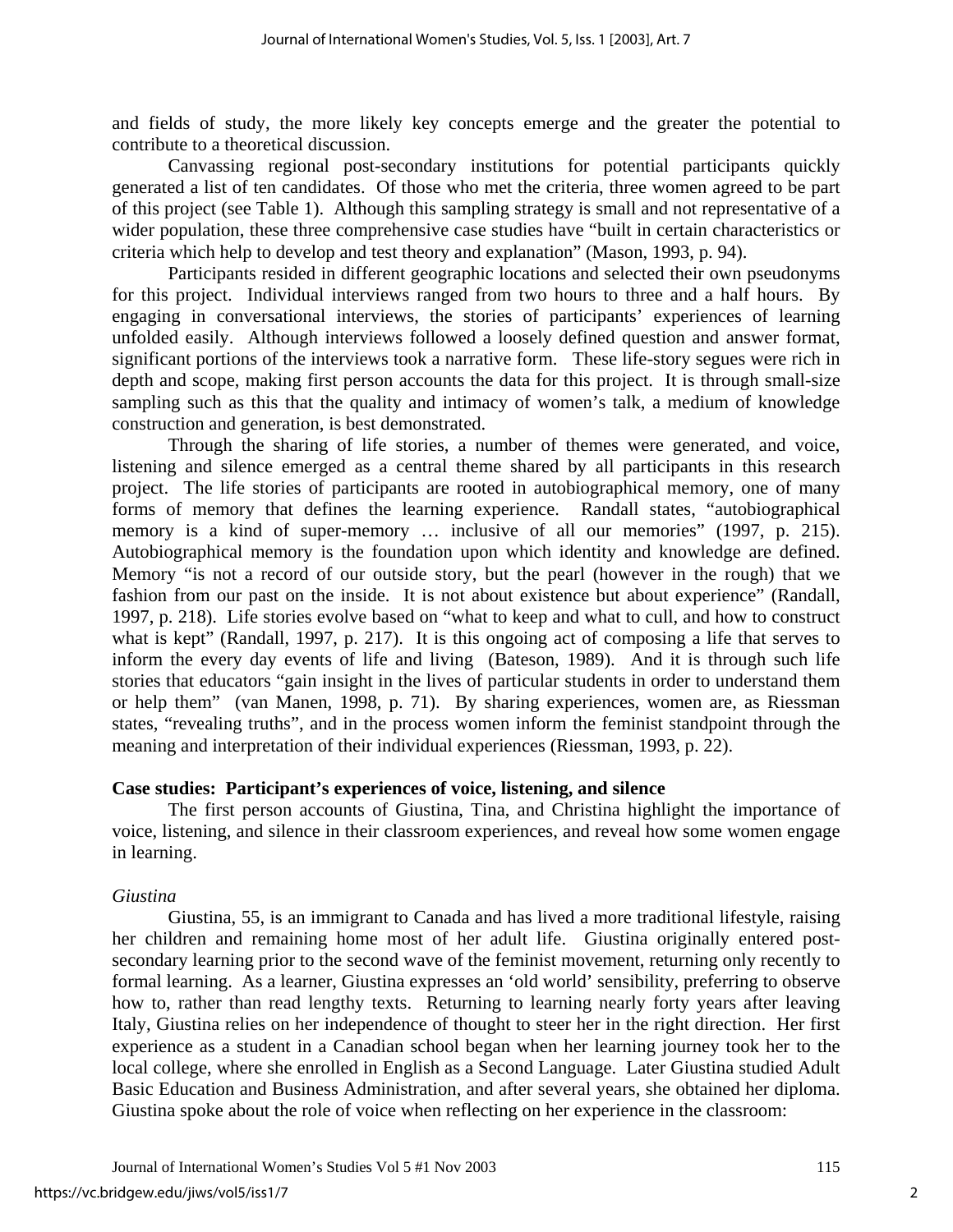I'm the kind that sits back, listens to people. They ask questions and I think about the questions. I get more that way than by asking questions. I like to hear what they have to say. I share my ideas about how I feel. They [other students] always want to listen to me. I think they like my stories!

#### *Tina*

Tina, 47, has remained in the geographic region of her birth throughout her life. She has experienced repeated phases of working and being at home due to ongoing health concerns. Tina entered post-secondary learning as the feminist movement emerged in the early 1970s and returned to learning once her children were independent. Tina prefers to learn visually and through hands-on activities, and expressed a desire to try many fields of study. Over a decade ago, Tina obtained her high school equivalency and then enrolled in a business program at the local college. When she spoke of her learning experiences, Tina noted how effective individual courses have been in the context of her personal life and the contribution that learning has made to her employment as an art coordinator for a prominent magazine. Tina described participation in the classroom pragmatically:

The courses I took along the way have helped me immensely. I took Marketing and learned computer skills. I didn't have any problems speaking out, but quite often, I pick up more from listening, than if I speak. We have two ears and only one mouth for a reason. I had no problem with that [speaking out in the classroom] although I listened much more than I spoke. I did prefer to be silent.

#### *Christina*

Christina, 34, began post-secondary studies in the 1980s when feminism was well integrated into the fabric of North American society. Christina is a communicator, learning by sound, by talking, by conversing and listening. She attended college and university after high school and eventually completed a degree in music. As a tactile learner, Christina is active and participatory, skills ideally suited for her profession as an opera singer. She now travels extensively as a stage performer. Christina highlighted the challenging role of engaging voice many women experience at the post-secondary level:

I liked being the class clown. I would ask a lot of questions, but I was actually extremely shy about expressing my own ideas about things. Almost to the point where I would frustrate myself, because somebody else would say it, and I would think, 'Oh no, no, that's dumb' or 'That's too personal'. And then the teacher would say, 'Oh, gosh, that's insightful'. People don't believe me when I say I'm shy. Yeah, I would blurt out and entertain the class, I'm still like that. I still like to be the entertainer.

## **Exploring voice, listening and silence**

While Giustina, Tina and Christina have diverse backgrounds and learning experiences, they share a common and critical theme: Each indicated a preference not to occupy the centre of discussions in their learning environments. The experiences described by the participants serve as evidence of the complex and sophisticated nature of women's communication. They view voice, listening and silence as turn-taking opportunities, forms of cooperation within communities of learners. This implies a transformative quality to voice, listening and silence as a learning tool in the classroom.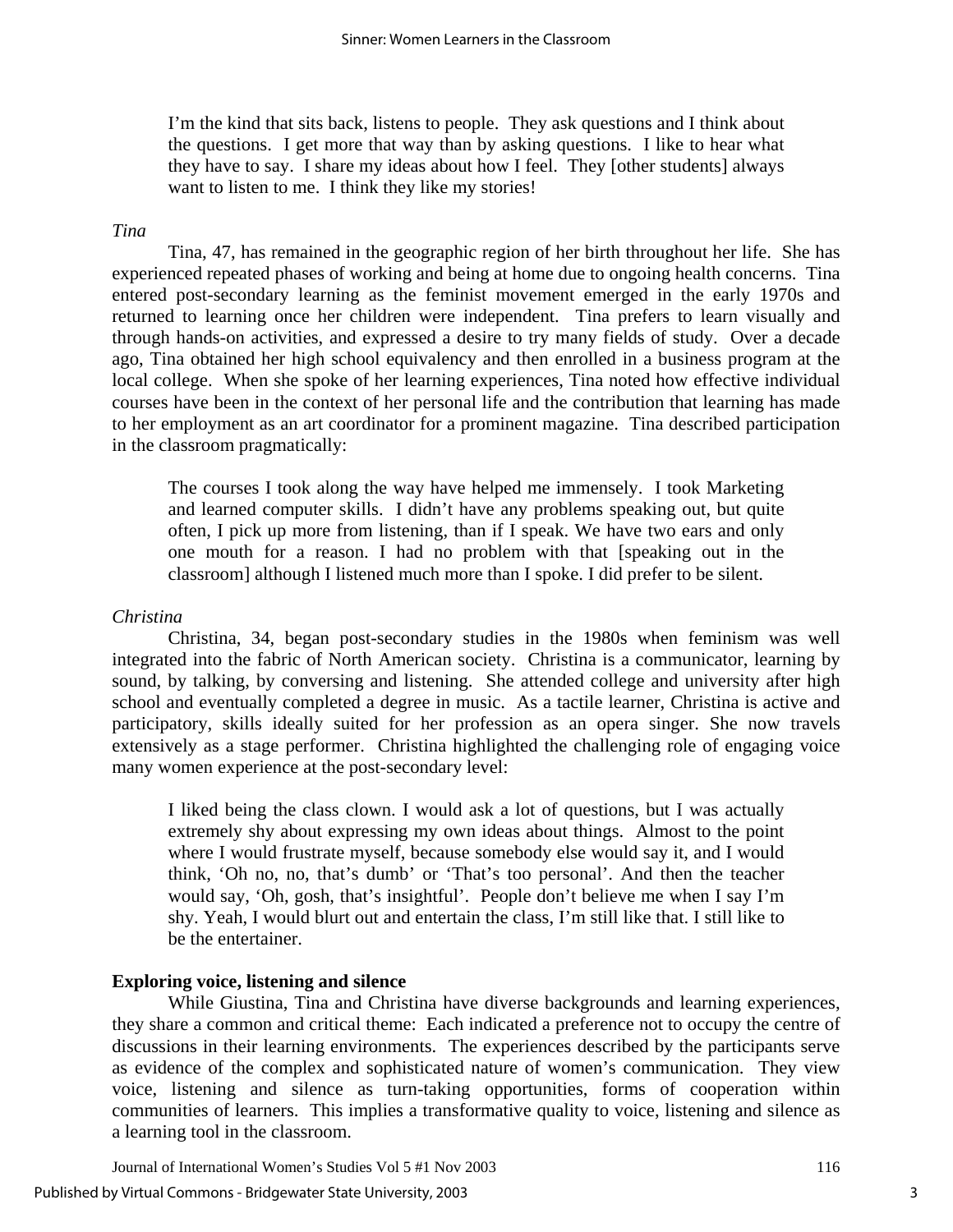In the cases of Giustina, Tina and Christina, descriptions of the nature of exchange in classrooms may be reflective of their status as mature learners. They did not mention the kinds of challenges that younger women may experience, such as feelings of intimidation in the classroom. It must also be noted that cultural norms, values, and social expectations of women can dramatically impact individual experiences of classroom learning. As Hayes (2001) states:

If a social norm dictates that "self-assertiveness" is inappropriate for women, one female student might choose to be quiet or self-deprecating in order to maintain her "feminine" identity, though these behaviors might raise questions about her academic ability. Another woman might choose to be more assertive, risking negative judgments about her femininity in favor of expressing her knowledge and confidence. In each case, gender affects both behavior and its outcomes. (p. 39)

Although Giustina, Tina and Christina did not specifically refer to the dynamics of gender in their learning experiences, issues of power and marginalization cannot be overlooked. The role of gender in the classroom further impacts, and sometimes defines, women's experiences of voice, listening, and silence. Weiss (2001) states:

Although men don't necessarily dominate a classroom in terms of talking time, they're often perceived as having more power and knowledge. When men talk, people tend to pay more attention … Examples of discrimination persist in adult education--such as calling directly on men students but not on women, responding more fully to men's comments than to women's, and interrupting women students more often. ( p. 46)

While the classroom experiences of Giustina, Tina and Christina inform our discussion of voice, listening, and silence, these case studies are clearly not representative of all women's learning experiences, particularly traditional age women students whose concerns over social relationships with male students outside the classroom may influence their patterns of communication within it.

## **Dimensions of Learning**

All participants spoke about forms of engagement in the classroom, noting the importance of speaking, listening, and silence. This implies that individual learning styles serve as an opening to help learners "gain some basic understanding of their strengths and weaknesses as learners" (Merriam and Caffarella, 1999, p. 220). As Bauer and Shea state:

Learners vary from each other in three ways. First, learners vary in the ways and rates at which they learn ... Second, learners ... differ in ways in which they interact with teachers and peers … Third, learners vary in the ways in which they gain access to the environment and to information in the environment. (1999, p. 169)

Giustina, Tina and Christina demonstrate that adult learners often adopt multiple learning styles depending on the classroom environment, which in part, shapes and reshapes perceptions of self in the process. Self-identity in the classroom is reflective of the changing roles women experience in the course of their lives, and in a profile of participants, their individual diversity may offer some insight into their methods of engagement in the classroom.

As lifelong learners, all participants entered post-secondary learning at different ages during adulthood, sometimes returning to learning on several occasions (see Table 1). All

Journal of International Women's Studies Vol 5 #1 Nov 2003 117

4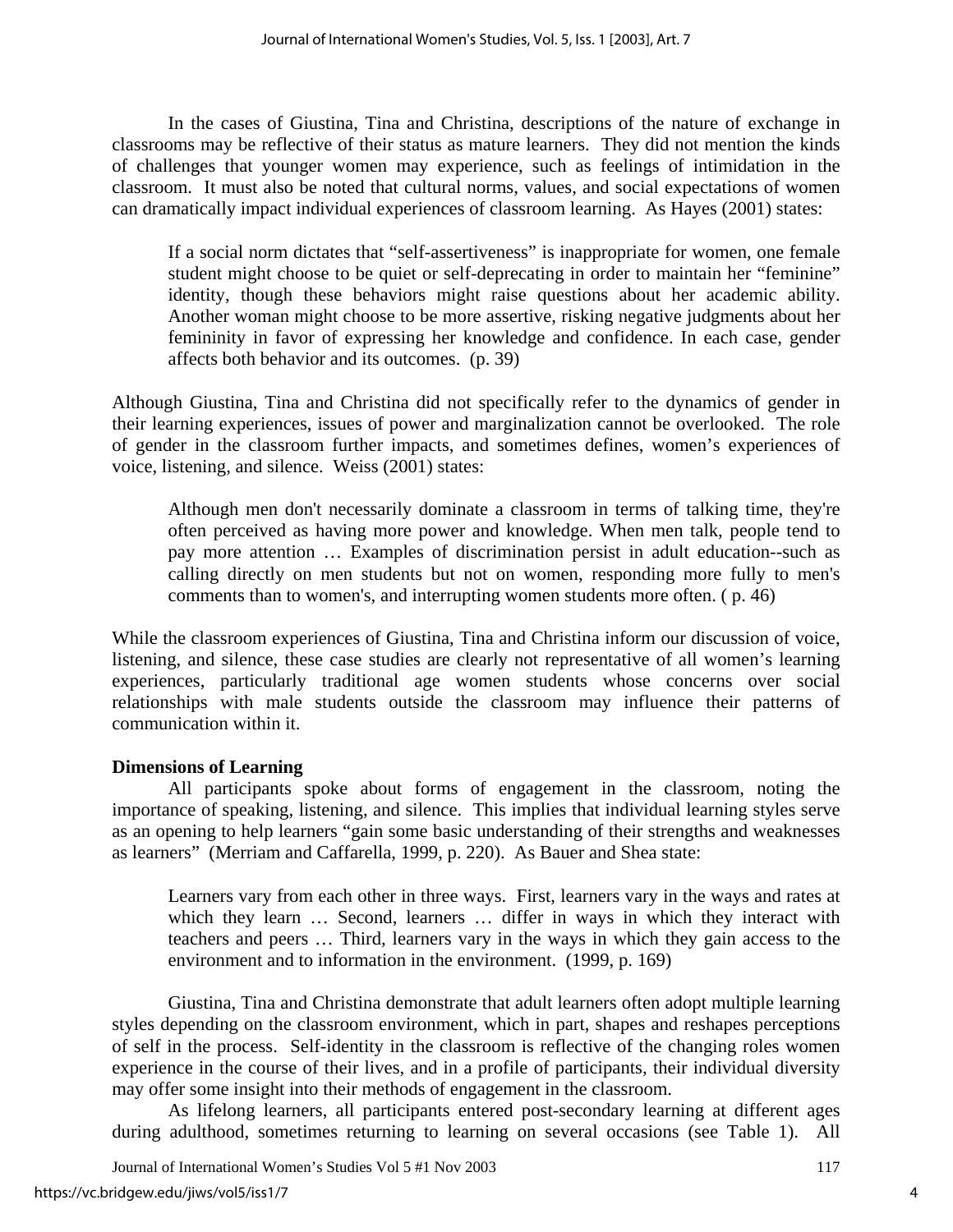participants completed high school and attended college. Only Christina attended university. While Giustina and Tina both studied Business Administration, and Christina studied Music, their future educational interests focus on different fields of study. Giustina would like to study counselling, Tina plans to pursue studies in the fine arts, and Christina will focus on voice training. From a perspective of individual diversity, participants represent three generations of women; as well as women who are married, divorced, or not married; women who have children, or not; and women of different cultural backgrounds. All factors impact how each woman engages in everyday experiences like the classroom environment. Given that everyday experiences are a valid form of knowing, these case studies offer an opportunity to engage in an exploration of the key tenets of voice, listening, and silence.

#### **The Literature**

In the seminal text, *"Women's Ways of Knowing",* the question of voice, listening and silence is central to understanding women's ways of "gaining a voice" in the public world and of women's self-concepts, "embedded in a larger context of feminist theory about voice and silence" (Belenky et al., 1997, p. 19). The notion that "the silent women lived cut off from others" and "they do not cultivate their capacities for representational thought" is open to debate (Belenky, et al., 1997, p. 25). In Belenky, Clinchy, Goldberger and Tarule's (1997) five categories of women's ways of knowing, silent women represent the lowest order of knowers. Listeners, defined as women who receive knowledge from others, hold the second lowest ranking, while women with voice represent the highest order of knowing. Although Belenky et al. (1997) contribute significantly to understanding women's experiences of learning, this characterization of women is questionable. Silent women and women with voice emerge in all learning environments, at all levels of learning. Verducci argues it is important to "dispel the illusion of perceiving concepts and practices such as silence and talk as oppositional … [for] … silence can be expressive" (2000, p. 534). It is within this context that the relationship between voice, listening and silence may be explored based on the insights provided by Giustina, Tina and Christina.

#### *Some contemporary discussions to consider*

There is a growing debate in the academic literature focusing on the roles of voice, listening and silence in the classroom. Luke states:

In feminist theory the concept and practice of voice … has always been counterposed to silence. The concept of voice as a means of empowerment for women has been a key element in feminist theory and practice since the beginning of the women's movement in the 1960s. (1994, p. 211)

Verducci echoes Luke, stating, "silence and talk create social reality … challenging traditional feminist views of … marginalization and inclusion … who speaks and how they speak" (2000, p. 533). According to Verducci, "good language is caring and marked by a readiness to listen and pay attention, an invitation to others to speak, and a positive valuing of the contributions of others" (2000, p. 534). Silence is an equal partner with listening and voice. Voice, listening and silence are forms of communication that are negotiated by sharing time and space. Only through active listening, and therefore silence, can we develop quality speech. Silence is a form of respect among learners, and in itself, a form of speaking. Luke suggests the politics of silence in the classroom have been overlooked: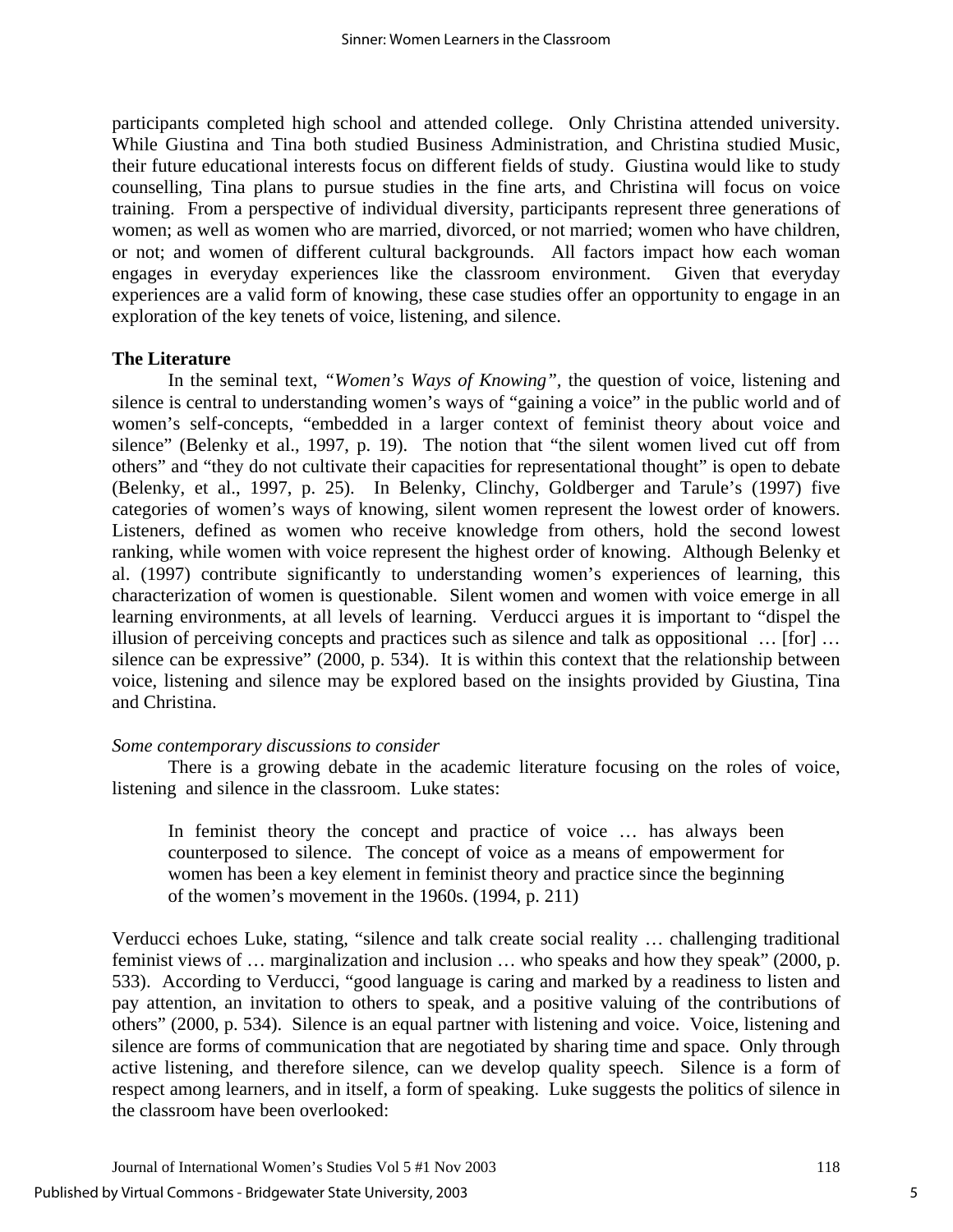The use of silence as a politics of resistance … [that] … can be read as a refusal to confess and to expose the self … an analysis of who makes differential use of speech and silence and in what discursive and institutional contexts, might move us towards a better understanding of how women negotiate public speech contexts which can help us reconstruct our pedagogical strategies. (1994, p. 213)

As a political tool to "subvert and resist", women are engaging in feminist acts by using silence as "a refusal of patriarchy" (Luke, 1994, p. 214 & 222). Silence is "understood as an avenue of power", taking on a social role of resistance of authority and control, which symbolizes the empowerment of alternative thought (Mahoney, 1996, p. 603). Owen highlights the importance of examining the spaces in-between, for "silences … left behind are rich resources for thought, reflection and renewed commitment" (1997, p. 481). Silence is not necessarily an indication of a lack of generative knowledge as Belenky et al. (1997) state, nor does listening necessarily imply disengagement or even angst. Voice, listening and silence are all forms of autonomy. Participants in this research project have articulated that silence and voice, with listening in between, are viewed as equal components of engagement in the learning environment, which must be acknowledged, respected and practiced to have effective sharing in the classroom.

## *Beginning the Dialogue*

 The traditional feminist perspective on the importance and role of voice in a woman's self-definition is beginning to shift to include the complex nature of how women engage in the public sphere. There is an interrelationship of voice, listening and silence in the classroom that guides women's communication. Women effectively engage in all three states of being as learners. The contributions of learners like Giustina, Tina and Christina help move this discussion forward, informing practice and encouraging a new perspective on dialogue. As the creation of knowledge is rooted in the essence of day-to-day experiences, perhaps it is the fluid movement between all forms of engagement that facilitates learning in a constructive and meaningful manner for women in the classroom. Every woman's story of learning offers a piece of a greater whole, and from a feminist standpoint, the experiences of individual women, like Giustina, Tina and Christina, serve as an opening to discuss classroom experiences and perhaps offer an opportunity to shift perspectives on the traditional understanding of voice, listening, and silence in learning.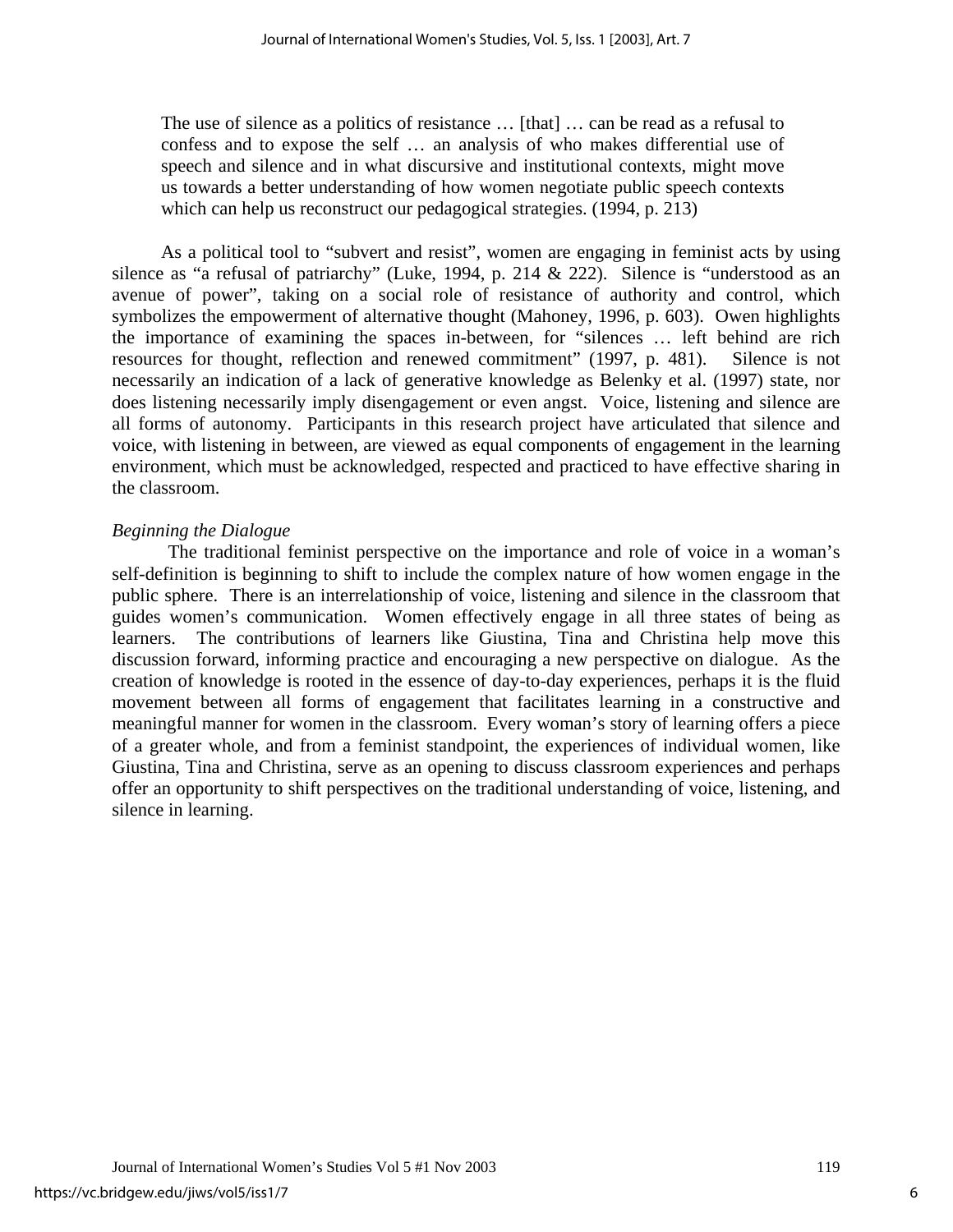| $\cdots$ $\circ$ $\cdots$ $\cdots$ $\circ$ $\circ$ $\cdots$ $\circ$ $\circ$ $\circ$ $\cdots$ $\cdots$ $\cdots$ $\cdots$<br><b>DEMOGRAPHICS</b> | <b>Giustina</b>                   | <b>Tina</b>                       | Christina               |
|------------------------------------------------------------------------------------------------------------------------------------------------|-----------------------------------|-----------------------------------|-------------------------|
| Birth year                                                                                                                                     | 1946                              | 1954                              | 1967                    |
| Age at time of interview                                                                                                                       | 55                                | 47                                | 34                      |
| Martial status                                                                                                                                 | Married                           | Divorced,<br>Remarried            | Not married             |
| When married                                                                                                                                   | 1965                              | 1972, 1989                        |                         |
| Children                                                                                                                                       | 3                                 | $\overline{2}$                    | $\overline{0}$          |
| <b>Cultural Background</b>                                                                                                                     | Italian                           | Second generation<br>Canadian     | Canadian                |
| High School                                                                                                                                    | Yes                               | Yes                               | Yes                     |
| College                                                                                                                                        | Yes                               | Yes                               | Yes                     |
| University                                                                                                                                     | No                                | No                                | Yes                     |
| Area of study                                                                                                                                  | <b>Business</b><br>Administration | <b>Business</b><br>Administration | Music                   |
| Years engaged in formal post-<br>secondary learning                                                                                            | 1962,<br>$1999$ – present         | 1971,<br>1988-94                  | 1985-1990,<br>1995-1997 |
| Educational plans for the<br>future                                                                                                            | Counselling                       | Fine arts                         | Voice training          |

Table 1 *Demographic profile of participants*

 $\overline{r}$